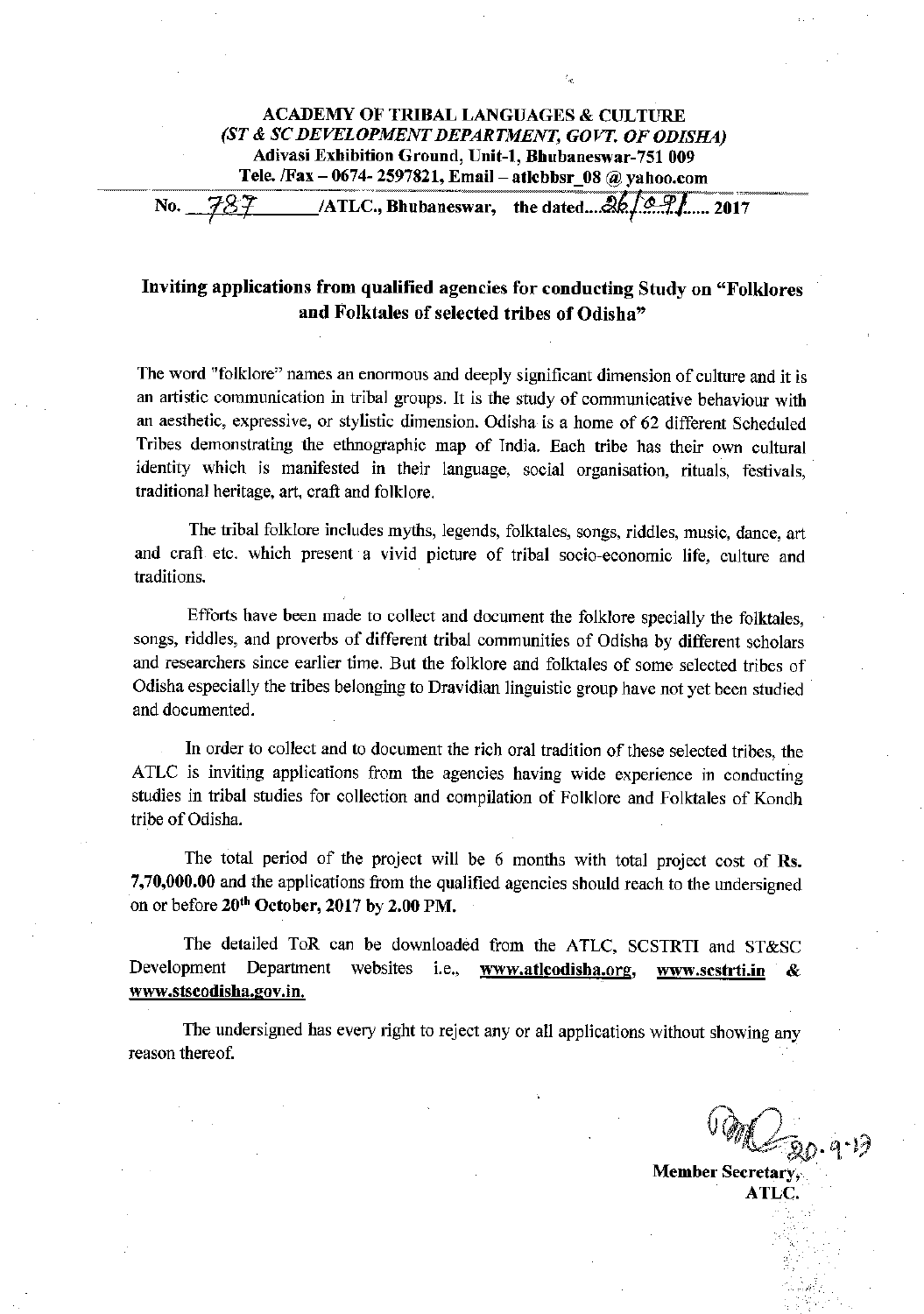#### **AN EMPIRICAL STUDY ON FOLKLORES AND FOLKTALES OF SELECTED TRIBES OF ODISHA**

#### **1. Background:**

Folklore flourished since the dawn of the civilization. Though, it waited for centuries for the folklorists to appear and treat it as separate and special branch of learning which is required to develop the society by their own culture and traditions. The word "folklore" names an enormous and deeply significant dimension of culture and it is an artistic communication in small groups. It is the study of communicative behavior with an aesthetic, expressive, or stylistic dimension. No song, no performance, no act of creation can be properly understood without the culture or subculture in which it is found. Folklore comprises the unrecorded traditions of many indigenous people; it includes both the form and content of these traditions and their style or technique of communication from person to person. It encompasses all knowledge, understandings, values, attitudes, assumptions, feelings, and beliefs transmitted in traditional forms by word of mouth or by customary examples. Folklore is the traditional art, literature, knowledge, and practice that are disseminated largely through oral communication and behavioral example. Odisha is rich in folklore like other parts of India. It is found that folklore has been incorporated in abundance in the epics and kavyas of ancient Odiya literature. Folk elements found a prominent place in the medieval kavyas. Many tribal communities of Odisha have witnessed their ancient and age old rich traditions of folklore. This is the reason that the majority of foreign researchers and scholars get attracted to study the Odishan tribes. During the British period both English and Indian scholars, taken together, have laid a sound foundation for the folklore study. In the post-independence period, however, the activities have been intensified with general awareness of its importance and support from the Government. In recent years, the study is becoming more and more sophisticated with the introduction of modern equipments and methodologies. But till now there are several tribal communities whose folktales and literatures are never recorded and studied.

#### **2. Problem of the Study**

Keeping the above things in backdrop, the present study is primarily focusing on the importance of collecting and archiving the folklores and folktales of the tribal groups of Odisha and to study the status of the traditional art performers who are practicing this art form since a long time.

# **3. Objectives of the Study**

The major objectives of this present empirical study on folklores and folktales of tribal groups of Odisha are

• To understand and describe the folksongs, folkdances and folktales of the tribal people of Odisha.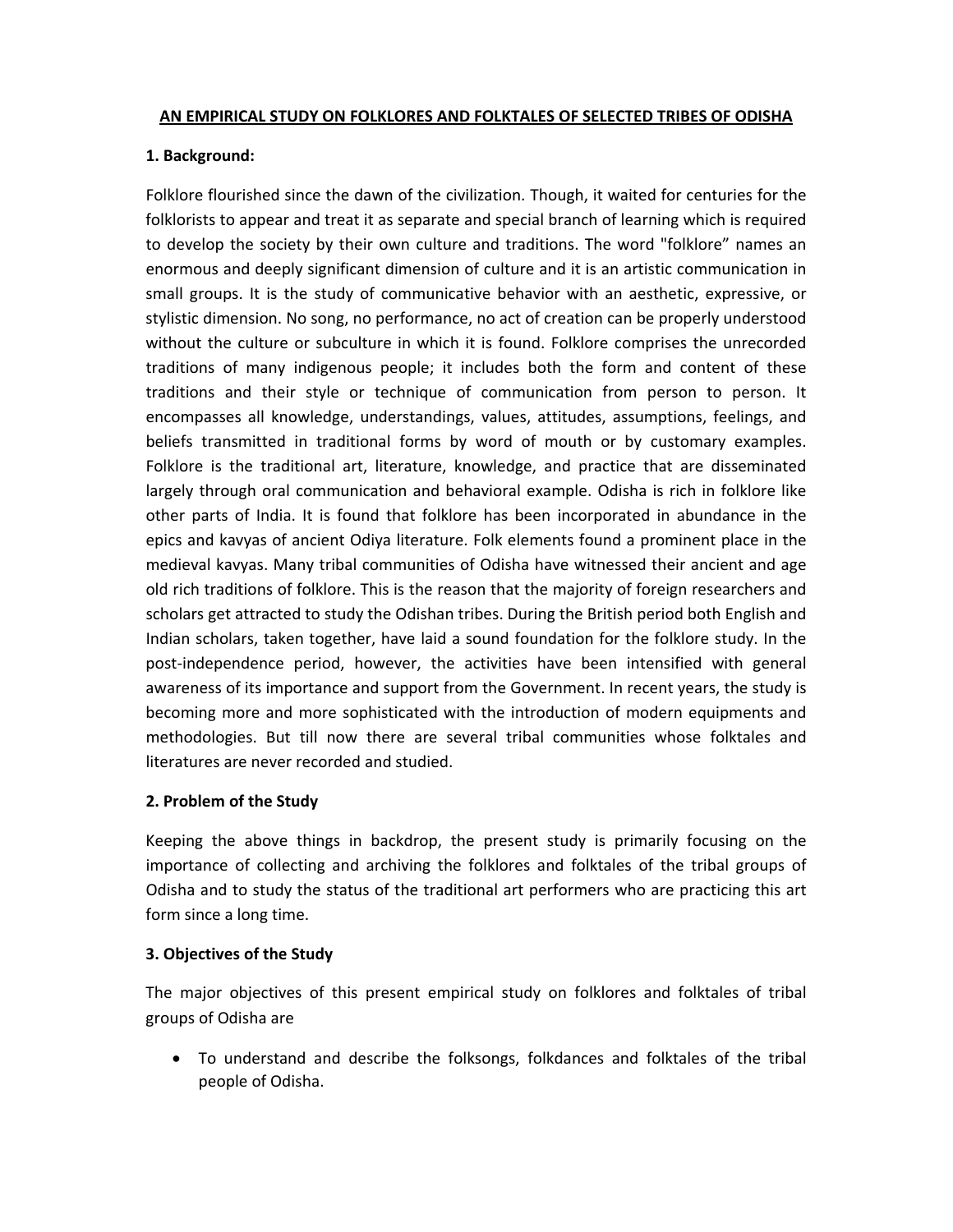- To have a case analysis of the folk literatures of the tribes of Odisha belonging to the Dravidian linguistic stock.
- To archive and document the folk customs and traditions through the folktales and folk traditions of tribes of Odisha.

# **4. Terms of Reference**

The detailed terms of reference for conducting empirical study on 'Folklores and Folktales of the selected tribes of Odisha' is illustrated in the following highlighted points.

- The First Party, i.e., ATLC shall engage the Second Party i.e., the selected agency for a period of 06 months from the date of engagement for the specific project as agreed by both the parties and the contract of this agreement ipso‐facto shall be terminated automatically after the stipulated period as specified above.
- That the Second Party should do the following assignment out as per stipulated time period basing upon further extension will be considered if necessary.
	- $\triangleright$  Formulating detailed study design, preparation of framework of the study, schedule and chapter plan.
	- $\triangleright$  Collection of empirical data make field visit, hold personal interview with the key stake holders/ functionaries.
	- $\triangleright$  Make the analysis of empirical data using statistical tools and interpreting the data and findings.
	- $\triangleright$  Drafting the report to the satisfaction of the Member Secretary, ATLC.
- That the Second Party shall be paid an amount of **Rs. 7,70,000.00** as consolidated amount which includes honorarium of projects staffs, travel expenses and other expenses for the project including report writing.
- That the Second Party shall work efficiently and diligently and to the best of their ability to the satisfaction of the First Party.
- That the Second Party shall submit the final report to Member Secretary, ATLC. The Agency shall at all time obey the instruction of authorities in ATLC and he shall discharge whenever required to perform such duties as may be assigned by the First Party or by the offices authorized by him in this regard.
- That the Second Party has agreed not to claim any of the service benefits as admissible to the ATLC employee and in case any claim is made, the same will not be acceptable by the First Party as the engagement is purely contractual.
- **Required Human Resources:** The project will be implemented through the Agency having wide experience in dealing with similar research projects. The Agency (ies) have at least five years' expertise in studying in the field of rural development/ tribal development and expertise in developing study design including study methodology, conceptualization and formulation of report. The agency may utilize its staff members or hire researchers as per the criteria for the study. Two experienced persons (One Consultant and One Research Associate) will be appointed to undertake the assessment study. The qualifications and other desireabilities of the required candidates are mentioned in the following table.